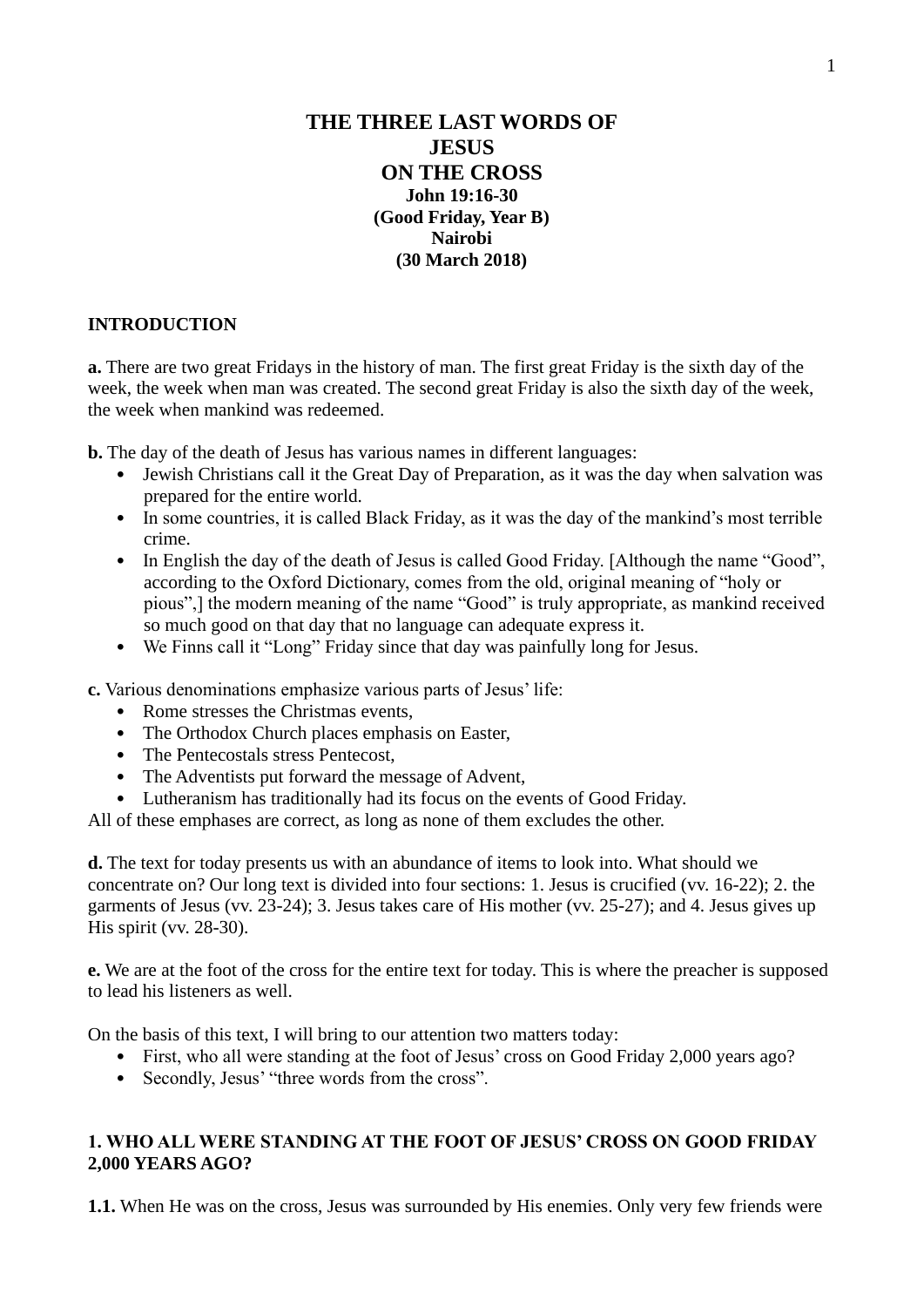there, and they, too, were following the course of events from a distance. When the furious mob started to thin out, Jesus' mother, three other women, and the Apostle John very quietly walked up to the foot of the cross.

**1.2.** The various gospels give slightly different information concerning who all were at Jesus' cross. Modern theology places these stories, these accounts, into conflict with each other. And then it adds one more example to its claims that there are internal conflicts in the Bible. In reality, the various gospels do not conflict with each other here either, but rather complement one another, filling out the whole story.

**1.3.** Apart from the Apostle John, there were four women at Jesus' cross on Good Friday. In all likelihood they were: 1) Mary, the mother of Jesus, 2) Mary's sister, whose name according to Mark was Salome, and who according to Matthew was the mother of the sons of Zebedee, that is James and John, the Evangelist, 3) Mary, the wife of Cleophas, who according to Matthew and Mark was the mother of James the Less and Joseph, also known as Joses. The fourth woman was Mary Magdalene, as the various gospels testify.

Even though the faith of these four women was not yet in accordance with the New Testament in everything, however their *love* was exemplary. *Out of all the men*, *only one* dared to approach the cross before Jesus died, that is the Apostle John.

## **2. THE WORDS OF JESUS ON THE CROSS**

John leaned against Jesus at the institution of the Lord's Supper on Thursday night. Now he leaned against the blood-stained cross of Jesus. That is why in his Gospel he can repeat the last words of Jesus, the words the other Evangelists could not hear.

According to the Gospels, Jesus spoke on *seven* different occasions while hanging on the cross. I assume it is no mere coincidence that He specifically spoke seven separate times from the cross. This number seven contains a great message to us, as in the number symbolism of the Bible this number seven means perfection. Calvary is a sermon about a task and its achievement. It is a sermon of God's perfect holiness and perfect love—perhaps also of God's perfect suffering. In addition, it is no mere coincidence that everything Jesus said on the cross was *a direct quote from the Old Testament.* What does this tell us of the authority of the Bible!?

These seven "words" of Jesus expressed from the cross were: 1) "Father, forgive them for they do not know what they are doing." (Luke 23:34); 2) "Today you will be with me in Paradise." (Luke 23:43); 3) "Dear woman, here is your son" – "Here is your mother." (John 19:26-27) ;4) "My God, my God, why have you forsaken me?" (Matt 27:46; Mark 15:34); 5) "I am thirsty." (John 19:28); 6) "It is finished." (John 19:30); 7) "Father, into Your hands I commit my spirit." (Luke 23:46)

In the following section I will examine the three "words" out of the seven spoken by Jesus on the cross, those words which are narrated only in the Gospel of John. I have titled them "the word of love", "the word of suffering", and "the word of victory".

## **2.1. THE WORD OF LOVE**

**2.1.1.** The first of these "words" can be called the word of love. With regard to John, Jesus said to His mother, "*Dear woman, here is your son.*" And then He said to John, "*Here is your mother.*" (John 19:26-27) And John avoided using his own name in the Gospel, so he continues: "From that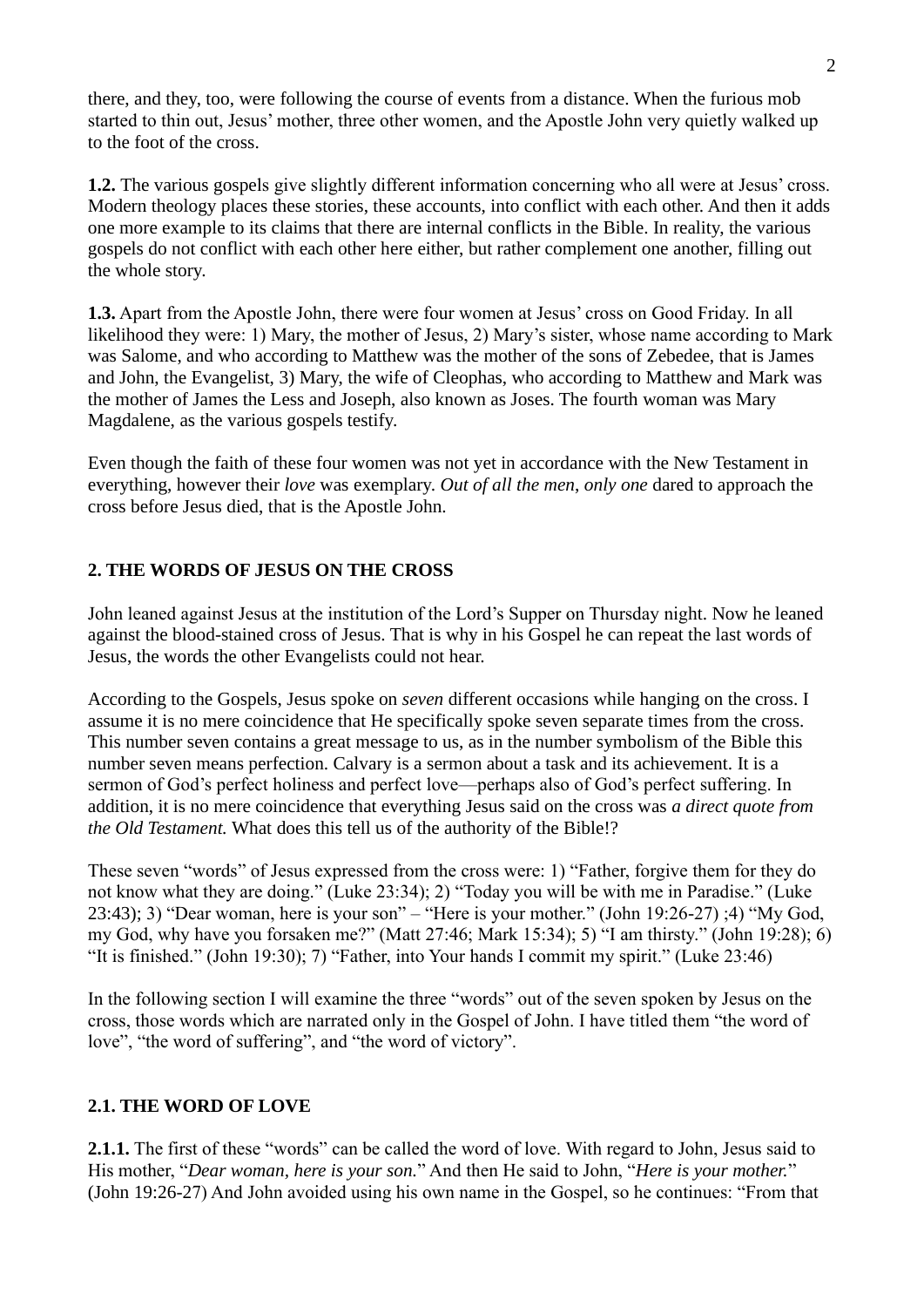time on, this disciple took her into his home."

**2.1.2.** It was the Jewish custom that the oldest son in the family took care of his widowed mother. So, after Mary *was widowed*, Jesus had been responsible for her upkeep. And now, in the midst all His pain and suffering Jesus fulfilled this obligation as well.

Naturally, we ask why Jesus did not entrust the responsibility for His mother into the hands of His younger "halfbrothers", whom we know to be at least four plus their sisters (Matthew 13:55-56). Perhaps one of the reasons at that time was their unbelief (John 7:5), or perhaps their poverty. Evidently, Jesus' brothers were not at that time in Jerusalem. Then too, the other disciples were also far away from the cross.

We can assume from the Bible that John was financially better off than the other disciples (he had his own fishing net, and two houses, one in Galilee, the other in Jerusalem).

Later on, John was the pastor of the congregation at Ephesus. Tradition tells us that Mary also lived in John's house in *Ephesus*. Some secret may be hidden in the fact that John lived to be about 100 years old. He was also the only disciple who died a natural death; the others died as martyrs. In this way then, through John Mary was given the support and care she needed to the end of her life.

**2.1.3.** In Jesus' care for His mother, what lesson is there for us who so often forget our aging mothers and fathers? And furthermore, by behaving rudely, many people darken their parents' final moments.

Jesus was not a spiritual fanatic. He respected His Father's creative work, a work He also had taken part in. Jesus was God Almighty. He had the power to turn stones into loaves of bread. He could have taken care of His disciples' earthly upkeep, their food and shelter, in some supernatural manner. But He did not do that. Jesus and His disciples simply did what others did, that is, they used ordinary, legal money to get food. They even had a cashier to take care of their money, His name was Judas Iscariot.

In the same manner, Jesus did not arrange for Mary's earthly future in some supernatural way, but rather He left her in the care of the Apostle John. Jesus respected God's created order.

**2.1.4.** In different churches *Mary's position* varies. Mary deserves our great respect as Mother of our Saviour. But Jesus' example prohibits the worship of Mary, as exercised in certain churches. How do we know that Jesus forbids the worship of Mary?

*During His public ministry* Jesus did not address Mary with the word "mother" but *with the word "woman"*. After His baptism at the beginning of His public ministry, in other words at the wedding at Cana, Jesus addressed Mary with the word "woman". He behaved in the same way while hanging on the cross and apparently during His public ministry.

In this manner, Jesus wanted to show Mary that *she was no longer to think of Him as simply her son but as her Saviour and Lord and God, Who also atoned for Mary's sins*. No created person, not even a mother, can take part in that work. In the work of redemption, Mary was no longer Jesus' mother with her motherly affections and feelings, but she was a sinner on the same standing with other women and all mankind. Mary too had to look to Jesus as her Saviour.

This message of love expressed by Jesus to His grieving mother and His faithful disciple John is altogether touching and wonderful.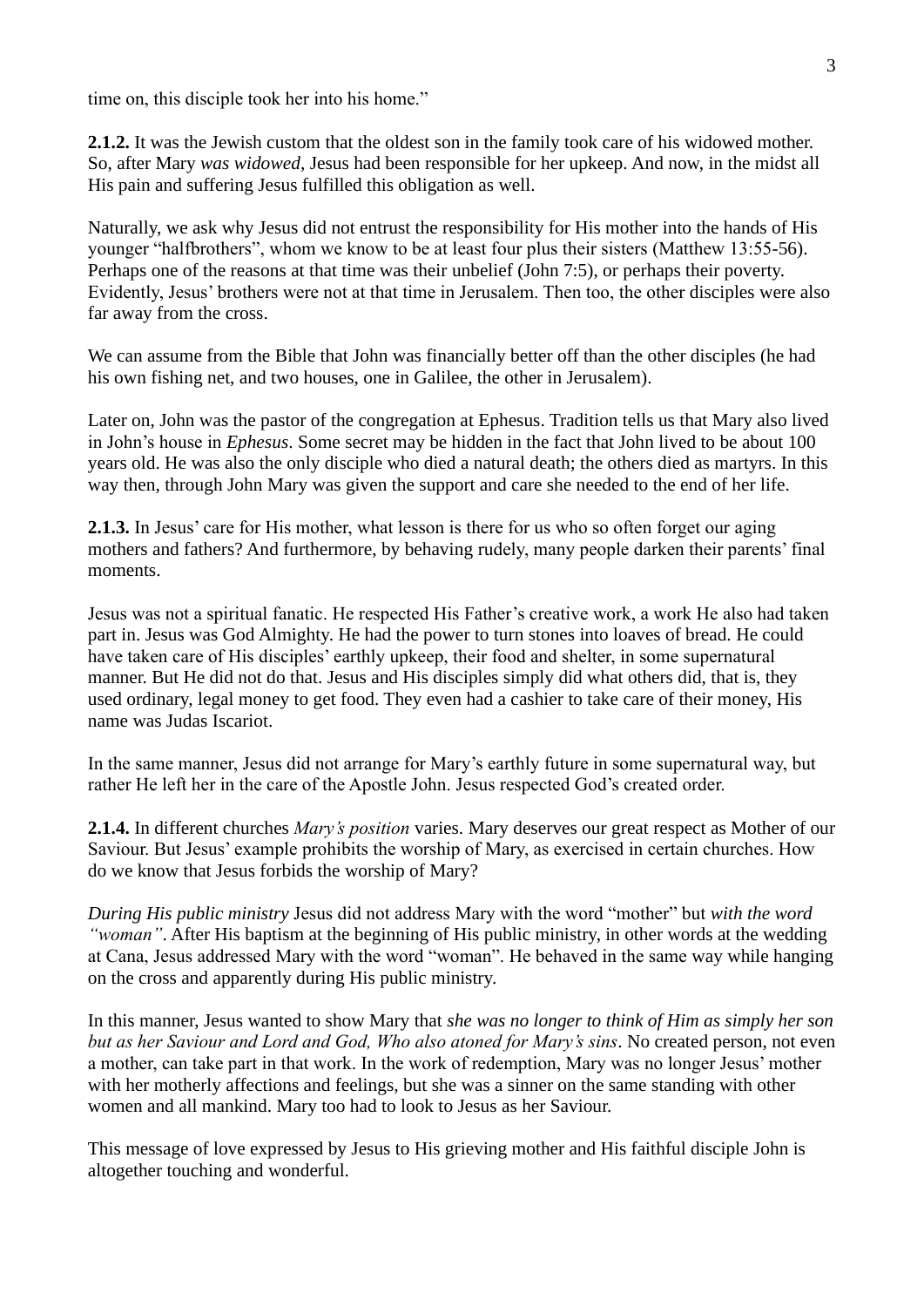#### **2.2. THE WORD OF SUFFERING**

**2.2.1.** After Jesus knew that everything was fulfilled, in order to fulfil the prophecy of the Old Testament, He said: "I am thirsty." (John 19:28).

This is a word indicating great suffering: "My mouth is dried up like a potsherd, and my tongue sticks to the roof of my mouth." (Ps 22:15; 69:21) Even more burning was *the thirst of his soul*, as Jesus' communion with His Father had been broken when the sins of the world and their curse rested upon Him. In this thirst, He cried out as was written: "My soul thirsts for God, the living God." (Ps 42:2). Jesus did not forsake His Father, but His Father had forsaken Jesus.

**2.2.2.** But what was the most awful thing? The most terrible thing was the thirst He felt *as He descended into hell* after His death for our sakes and on our behalf. (Luke 16:24; Acts 2:31).

**2.2.3.** This is how Jesus suffered all our pain and sorrows, and He suffered the eternal punishment of our sins. In suffering this thirst, Jesus opened for us the spring of Living Water. And now He invites us: "Let anyone who is thirsty come to me and drink." (John 7:37) He satisfies the longing of our hearts.

#### **2.3. THE WORD OF VICTORY**

**2.3.1.** Finally, from the lips of the dying Jesus we hear these words: "It is fulfilled." (John 19:30) He had fulfilled the task given Him by His Father (John 10:18; 14:31; 15:10). What does "It is fulfilled" mean? It is explained by Jesus' own words: "I have brought you glory on earth by finishing the work you gave me to do." (John 17:4) And John adds: "And He bowed His head and gave up His spirit." Everything is fulfilled and conquered at that very moment when everything is completely lost—at least in the eyes of the world.

**2.3.2.** All of the prophecies and foreshadowings of the Old Covenant had now been fulfilled. This is t*he Seed of the Woman* that crushed the serpent's head; this is *the eternally acceptable sacrifice* as represented by the multitude of Old Covenant sacrifices; this is *the Red Sea* where our slaveowners drowned; this is *the bronze serpen*t that caused the snakebites of sin to be healed by merely looking at it. This is *our High Priest,* Who by His own blood went into the Holy of Holies acquiring for us a perfect cleansing from our sins. The prophecies of the prophets had come true. God had fulfilled His promises.

**2.3.3.** Furthermore, *God's law* was fulfilled to the very last detail. Both in His actions and in His suffering He was obedient unto His death on the cross. In everything He was our vicarious sacrifice, our substitute sacrifice. Now the Law had obtained all it called for. The righteousness demanded by the law was fulfilled, and the punishment required by the law for sins had been suffered completely. Now we are redeemed from the curse of the law. Now we have received the righteousness where the law finds no spot or blemish. Now Christ is the end of the law to all whose belief is counted as righteousness.

The Son of God came down from heaven to this world to fulfil the task given Him by His Father. This task was defined by John the Baptist when he saw Jesus coming to him: "*Behold, the Lamb of God, who takes away the sin of the world.*" (John 1:29)

Everything needed for our salvation is fulfilled. Salvation is a gift of God. It neither can nor does it